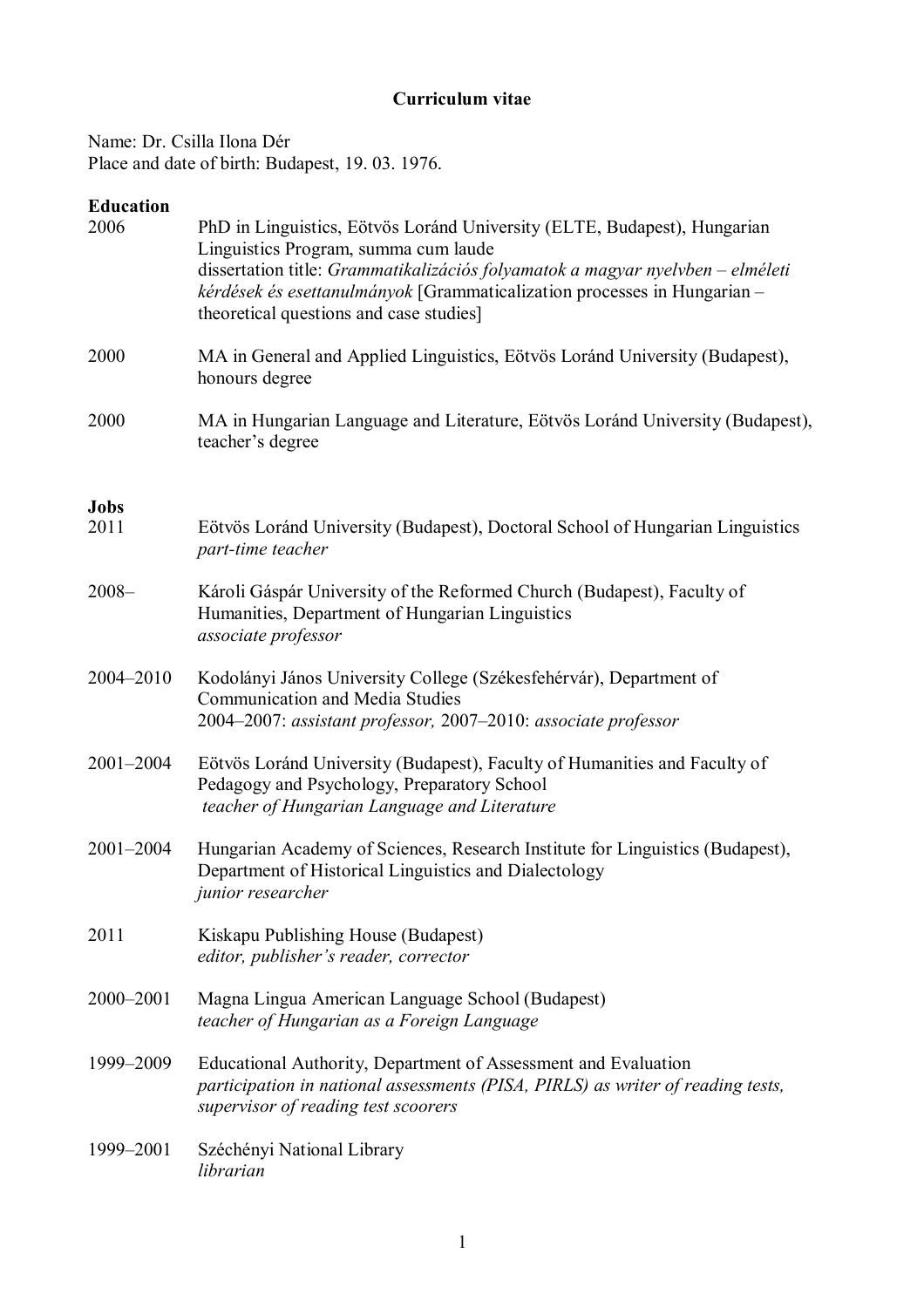# **Teaching**

|                                                    | Eötvös Loránd University, Faculty of Humanities, Doctoral School of Hungarian Linguistics,<br>Doctoral Program in Cognitive Linguistics (2011)<br>Functional investigation of discourse markers (seminar)                                                                                                                                                                                                                                                        |
|----------------------------------------------------|------------------------------------------------------------------------------------------------------------------------------------------------------------------------------------------------------------------------------------------------------------------------------------------------------------------------------------------------------------------------------------------------------------------------------------------------------------------|
|                                                    | Károli Gáspár University of the Reformed Church, Faculty of Humanities,<br>Department of Hungarian Linguistics (2008–)<br>lectures: Syntax, Pragmatics<br>seminars: Syntax, Morphology, Pragmatics, Philology in Linguistics, Discourse<br>Analysis, Historical linguistics, Pragmatic interpretation of text, Intercultural<br>communication, Genderlinguistics, Grammaticalization, Communication practices,<br>Sociolinguistics, Analysis of Language Records |
|                                                    | Kodolányi János University College, Department of Communication and Media Studies                                                                                                                                                                                                                                                                                                                                                                                |
|                                                    | $(2004 - 2007)$<br>lectures: Introduction to General Linguistics, Introduction to Semiotics<br>seminars: Media and language, Textanalysis, Stylistics, Academic writing, Rhetoric                                                                                                                                                                                                                                                                                |
|                                                    | Eötvös Loránd University (Budapest), Faculty of Humanities and Faculty of Pedagogy and<br>Psychology, Preparatory School (2001–2004)<br>Hungarian Language and Literature                                                                                                                                                                                                                                                                                        |
|                                                    | Magna Lingua American Language School (Budapest) (2000–2001)<br>Hungarian as a Foreign Language                                                                                                                                                                                                                                                                                                                                                                  |
| <b>Fields of research</b><br>cognitive linguistics | grammaticalization, postpositions in Hungarian                                                                                                                                                                                                                                                                                                                                                                                                                   |
| historical linguistics                             | grammaticalization, types of language changes, syntactical changes in Hungarian,<br>emergence of discourse markers                                                                                                                                                                                                                                                                                                                                               |
|                                                    | descriptive linguistics of Hungarian<br>appositions, parataxis                                                                                                                                                                                                                                                                                                                                                                                                   |
|                                                    | pragmatics, discourse analysis<br>discourse markers in spontaneous speech and in other genres                                                                                                                                                                                                                                                                                                                                                                    |
|                                                    | sociolinguistics, genderlinguistics:<br>gender stereotypes in language use, internet language                                                                                                                                                                                                                                                                                                                                                                    |
| $2007 -$                                           | Participation in research groups<br>DIAGram Research Group in Functional (Cognitive) Linguistics,<br>Eötvös Loránd University, Faculty of Humanities, Department of Contemporary<br>Hungarian Linguistics<br>member                                                                                                                                                                                                                                              |
| $2008 -$                                           | Research Group of Spontaneous Speech,<br>Eötvös Loránd University, Faculty of Humanities, Department of Phonetics                                                                                                                                                                                                                                                                                                                                                |
|                                                    |                                                                                                                                                                                                                                                                                                                                                                                                                                                                  |